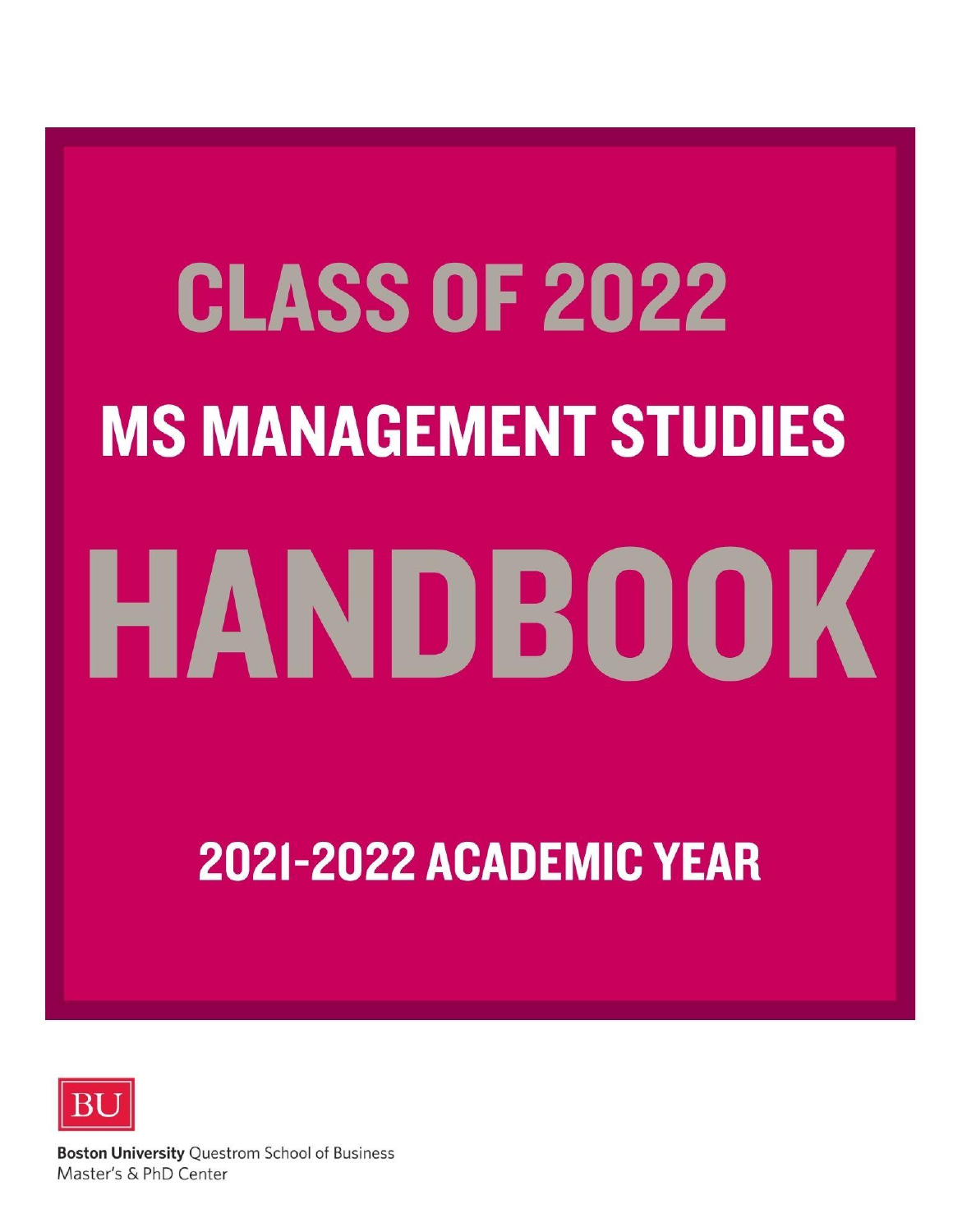# Table of Contents

| <b>INTRODUCTION</b>                            | 1              |
|------------------------------------------------|----------------|
| <b>Important Contacts</b>                      | 1              |
| <b>GRADUATION &amp; DEGREE COMPLETION</b>      | $\overline{2}$ |
| Degree Completion                              | $\overline{2}$ |
| Time Limit for Degree Completion               | $\overline{2}$ |
| Applying for Graduation                        | $\overline{2}$ |
| <b>Graduation Dates</b>                        | $\overline{2}$ |
| Diplomas                                       | $\overline{2}$ |
| <b>PROGRAM CONTENT</b>                         | 3              |
| MS600: MSMS LAUNCH                             | 3              |
| <b>MSMS Program Grid</b>                       | 3              |
| MSMS Curriculum - 36 credits                   | 4              |
| <b>ACADEMIC POLICIES AND PROCEDURES</b>        | 4              |
| <b>Academic Advising</b>                       | 4              |
| <b>Attendance Policy</b>                       | 4              |
| <b>Satisfactory Academic Progress</b>          | 5              |
| <b>Boston University Policies</b>              | 5              |
| <b>GRADING</b>                                 | 5              |
| Pass: "P"                                      | 5              |
| Incomplete: "I"                                | $\overline{5}$ |
| Fail: "F"                                      | 6              |
| Withdrawal: "W"                                | 6              |
| <b>Grade Verification</b>                      | 6              |
| <b>ACADEMIC PERFORMANCE REVIEW</b>             | 6              |
| <b>Student Statement</b>                       | 7              |
| <b>Academic Conduct</b>                        | 7              |
| Evaluation of Instructors & Modules            | 7              |
| <b>Formal Complaints</b>                       | $\overline{7}$ |
| REGISTRATION, LEAVE OF ABSENCE, AND WITHDRAWAL | 8              |
| Registration                                   | 8              |
| Leave of Absence                               | 8              |
| Withdrawal                                     | 9              |
| FULL-TIME STATUS, RESIDENCY, AND TRANSCRIPTS   | 10             |
| <b>Full-Time Status</b>                        | 10             |
| <b>Advanced Standing &amp; Residency</b>       | 10             |
| <b>Official Student Records</b>                | 10             |
| <b>Student Access to Student Records</b>       | 10             |
| <b>Official &amp; Unofficial Transcripts</b>   | 10             |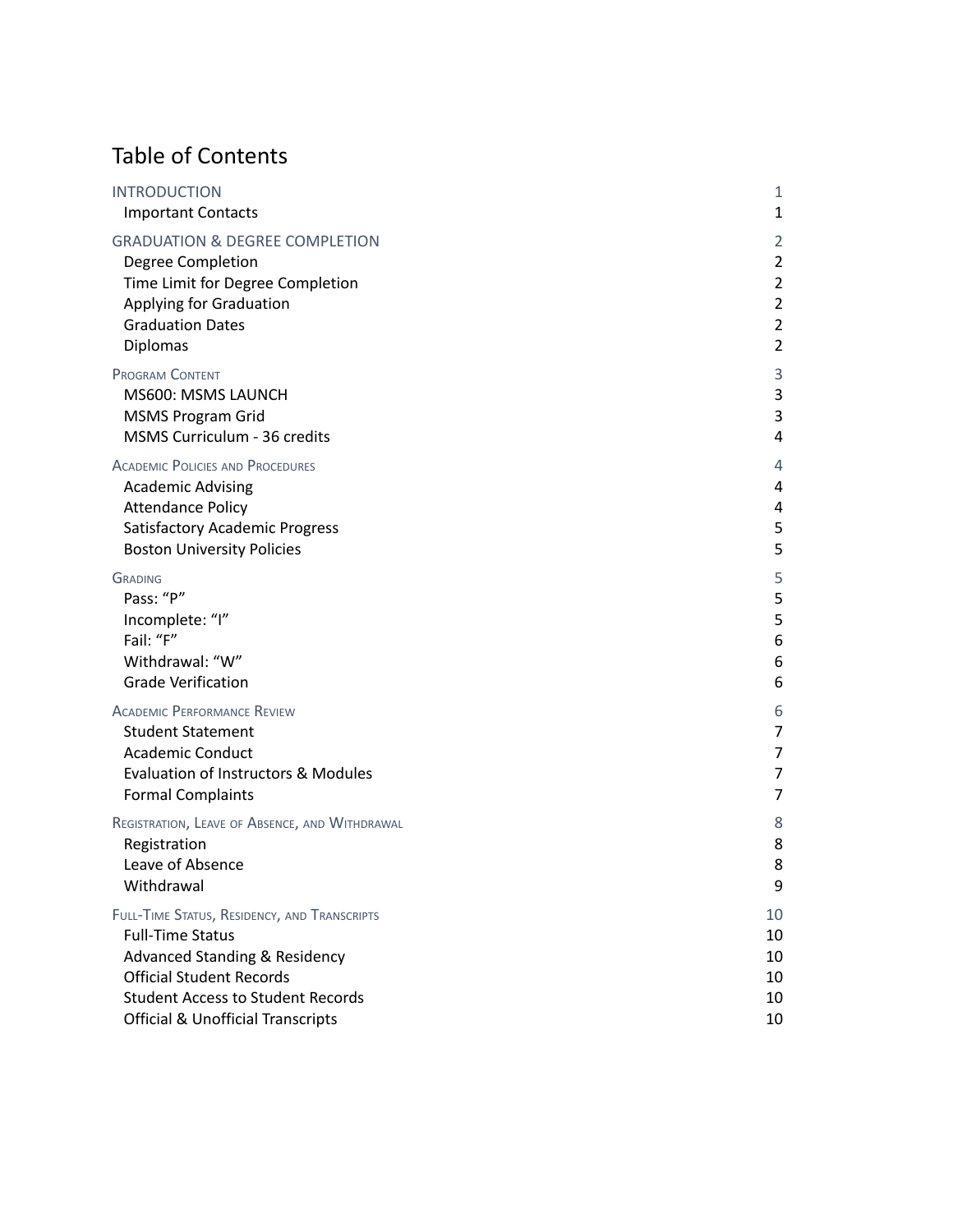# **WELCOME**

Congratulations on your acceptance into the MSMS Program at the Questrom School of Business at Boston University! The faculty, staff, and administration of the School welcome you to this distinctive program and to the BU Community. We are excited to have you participate in this program and to help you to grow personally and professionally.

# <span id="page-2-0"></span>**INTRODUCTION**

In addition to developing your business knowledge and competencies to build on your undergraduate background, the MSMS program seeks to cultivate your professional perspective, providing you with a set of skills appropriate for a range of organizational settings in the business world. Your curricular and co-curricular activities work as a system to enhance your learning.

In this handbook, you will find a listing of key people and courses, along with current policies and procedures, for MSMS students entering in Fall 2020. We expect students to become familiar with the policies and to use the Handbook as a resource throughout the program.

| <b>Program Leadership</b>                                                  |                                                                                                             |                  |                   |
|----------------------------------------------------------------------------|-------------------------------------------------------------------------------------------------------------|------------------|-------------------|
| <b>Name</b>                                                                | <b>Title</b>                                                                                                | Phone            | Email             |
| Barbara Bickart                                                            | Senior Associate Dean                                                                                       |                  | bickart@bu.edu    |
|                                                                            | <b>Faculty Director, MSMS</b>                                                                               |                  |                   |
| <b>Masters &amp; PhD Center, HAR 102</b>                                   |                                                                                                             |                  |                   |
| <b>Name</b>                                                                | <b>Title</b>                                                                                                | Phone            | Email             |
|                                                                            | Assistant Dean, Master & PhD<br>Center                                                                      |                  |                   |
| Sabrina Salvati                                                            | <b>Assistant Director, Specialty</b><br>Programs, MSMS Lead                                                 | 617-358-115<br>6 | ssalvati@bu.edu   |
|                                                                            | <b>Manager of Career Development,</b><br><b>Industry Relations and</b><br><b>Partnerships, MSMS Program</b> |                  |                   |
| <b>Somaly Heang</b>                                                        | Director of Graduate Financial Aid                                                                          | 617-353-358<br>4 | questromfa@bu.edu |
| Cecilia Yudin                                                              | Interim Director, Center for                                                                                | 617-358-162      | cyudin@bu.edu     |
|                                                                            | Diversity, Equity, and Inclusion                                                                            | 6                | myQuestrom@bu.edu |
| International Students & Scholars Office, 888 Commonwealth Ave., 2nd Floor |                                                                                                             |                  |                   |
| <b>Name</b>                                                                | <b>Title</b>                                                                                                | Phone            | Email             |
| Lauren Snow                                                                | <b>Questrom International Student</b>                                                                       | 617-353-356      | ljsnow@bu.edu     |

#### <span id="page-2-1"></span>**Important Contacts**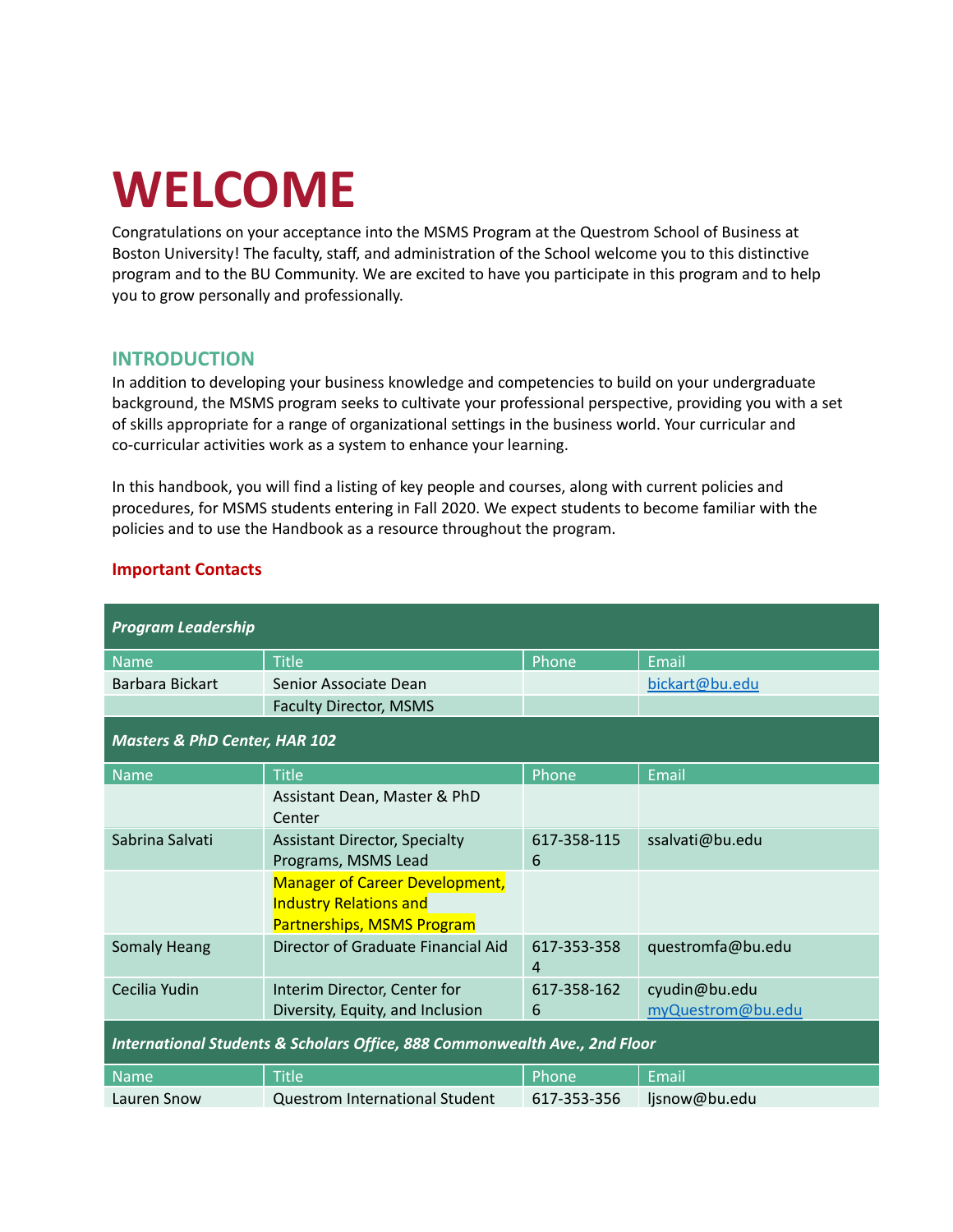### <span id="page-3-0"></span>**GRADUATION & DEGREE COMPLETION**

#### <span id="page-3-1"></span>**Degree Completion**

To qualify for the MSMS degree, students must:

- Complete all required modules for a total of 36 credits. All 36 credits must be taken at the Boston University Questrom School of Business in the MSMS program.
- Earn a grade of Pass in all courses.
- Have no "I" (Incomplete) grades.

#### <span id="page-3-2"></span>**Time Limit for Degree Completion**

It is expected that students will complete the program in a single academic year. Recognizing that extenuating circumstances may arise, students must petition to extend completion of the program to a subsequent academic year. However, students must complete all MSMS degree requirements within three years. Students who do not graduate within the three-year time limit must petition for extension or face withdrawal from the program. All petitions must be submitted to the Assistant Dean of Graduate Programs and must state the reason for the request, the proposed graduation date, and the specific plan of study, including a detailed map of specific modules and when they will be completed. Leaves of absence do not extend the three-year time limit for completion.

#### <span id="page-3-3"></span>**Applying for Graduation**

All Students must file an online [Application](http://questromworld.bu.edu/gradcenter/essentials/commencement/application-for-graduation/) for Graduation with the Grad Center prior to the completion of their degree requirements. Applications should be submitted by November 15<sup>th</sup>, 2020.

#### <span id="page-3-4"></span>**Graduation Dates**

MSMS students graduate in May and are invited to attend the Questrom School of Business Commencement ceremony. Information about the ceremony will be provided during the spring semester.

#### <span id="page-3-5"></span>**Diplomas**

The Diploma Office at the Office of the University Registrar prepares diplomas. Students use the Diploma and Graduation Information option on the **[Student](http://www.bu.edu/studentlink) Link** in order to confirm the name to appear on the diploma and how they wish to pick up their diploma. Students who do not plan to attend the Questrom Graduate Commencement ceremony must indicate where they want their diploma sent or if they wish to pick it up at the Diploma Office. Diplomas are mailed approximately 8 weeks after graduation.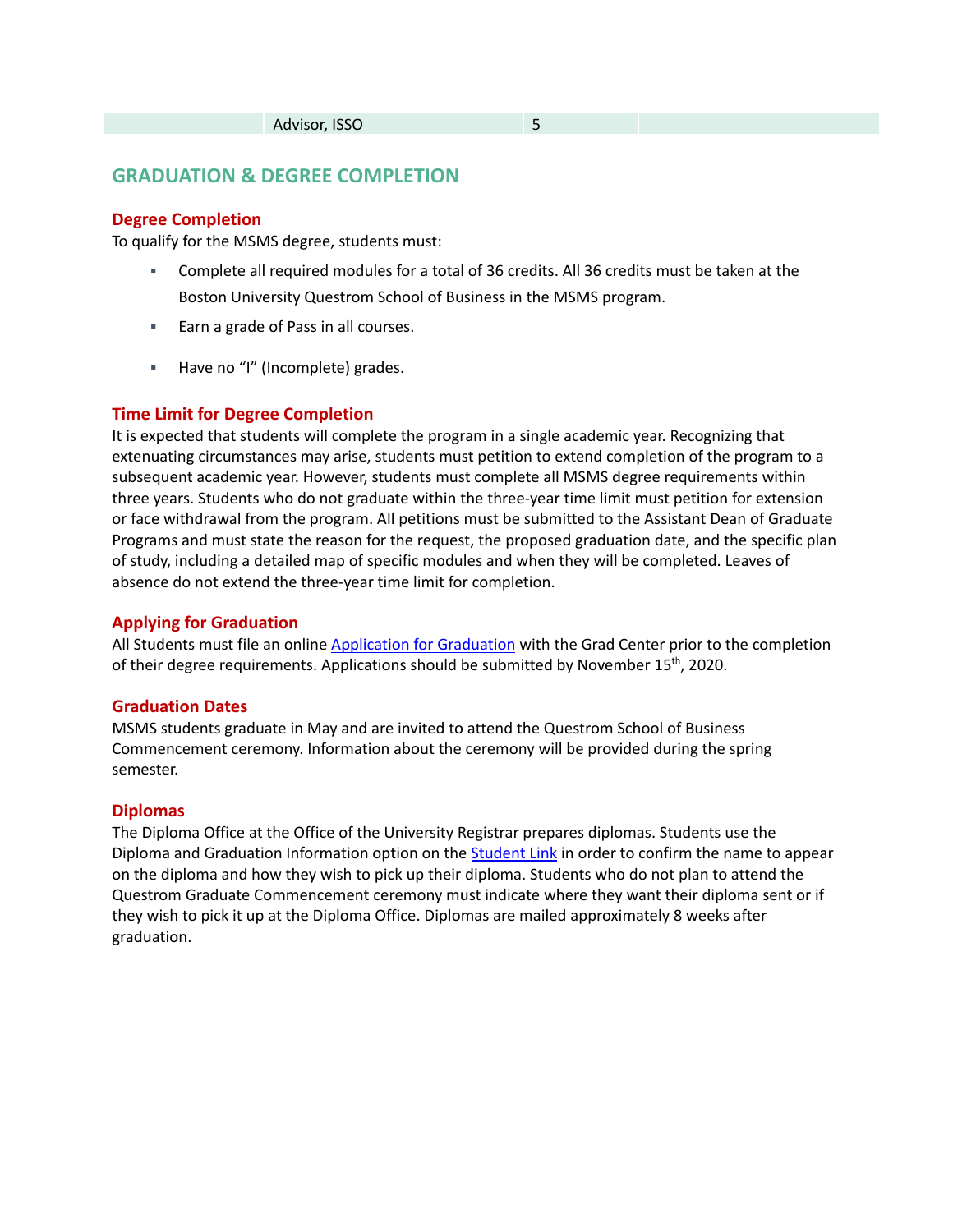# <span id="page-4-0"></span>**PROGRAM CONTENT**

The MSMS Program comprises a Launch, Courses, and Experiential projects. The program runs from August to May.

#### *Semester Start and End Dates*

▪ *MSMS LAUNCH*

The MSMS program starts on **Monday, August 30 th 2021** with MSMS LAUNCH. Attendance at all MSMS Launch activities is mandatory.

- *Fall Semester (Modules 1 and 2)* The first day of MSMS classes in Mod 1 is **Thursday, September 3, 2021.** The last day of MSMS in Mod 2 is **Friday, December 17, 2021**.
- *Spring Semester (Modules 3 and 4)* The first day of MSMS classes in Mod 3 is **Thursday, January 20, 2022**. The last day of MSMS in Mod 4 is **Friday, May 6, 2022.**

#### <span id="page-4-1"></span>**MS600: MSMS LAUNCH**

All incoming students will be automatically registered for and are required to attend the week long MSMS LAUNCH.

#### <span id="page-4-2"></span>**MSMS Program Grid**

MSMS is a full-time program 18 credits per semester. Students may not enroll in any additional credits (at BU or outside of BU) beyond the MSMS curriculum while pursuing the MSMS degree without prior approval from the MSMS Faculty Director.

|                                                                                                | Fall                                                                    | <b>Spring</b>                                                              |                                                                         |
|------------------------------------------------------------------------------------------------|-------------------------------------------------------------------------|----------------------------------------------------------------------------|-------------------------------------------------------------------------|
| <b>Module 1</b>                                                                                | <b>Module 2</b>                                                         | <b>Module 3</b>                                                            | <b>Module 4</b>                                                         |
| MS 741: Business<br><b>Context and Strategy</b><br>(3 cr)                                      | MS 746 Managing<br><b>Operations</b><br>$(1.5 \text{ cr})$              | MS 751 Corporate Strategy<br>and Decision making<br>$(1.5 \text{ cr})$     | MS 756 Leadership and<br><b>Change Management</b><br>$(1.5 \text{ cr})$ |
| MS 742 Financial<br>Reporting & Analysis<br>$(1.5 \text{ cr})$                                 | MS 715 Customers and<br><b>Markets</b><br>$(1.5 \text{ cr})$            | MS 753 Negotiation and<br><b>Conflict Management</b><br>$(1.5 \text{ cr})$ | MS 757 Innovation &<br>Entrepreneurship<br>$(1.5 \text{ cr})$           |
| <b>MS 743 Quantitative</b><br>Methods for<br><b>Management Decisions</b><br>$(1.5 \text{ cr})$ | <b>MS 716 Financial Decision</b><br><b>Making</b><br>$(1.5 \text{ cr})$ | MS 754 Corporate Finance<br>$(1.5 \text{ cr})$                             | MS 758 Special Topics<br>$(1.5 \text{ cr})$                             |
| MS 744 People, Teams,<br>and Organizations<br>$(1.5 \text{ cr})$                               | MS 747 Project<br>Management and Control<br>$(1.5 \text{ cr})$          |                                                                            |                                                                         |
|                                                                                                | MS 735 Client Consult<br>Project A<br>$(1.5 \text{ cr})$                | MS 736 Client Consulting<br>Project B<br>$(3$ cr)                          | MS760: Client<br><b>Consulting Project C</b><br>$(3$ cr)                |
|                                                                                                | MS 745 Career Skills A<br>$(1.5 \text{ cr})$                            | MS 750 Career Skills B<br>$(1.5 \text{ cr})$                               |                                                                         |
|                                                                                                | MS 749 Executive Communications A<br>$(1.5 \text{ cr})$                 | <b>MS 759 Executive Communications B</b><br>$(1.5 \text{ cr})$             |                                                                         |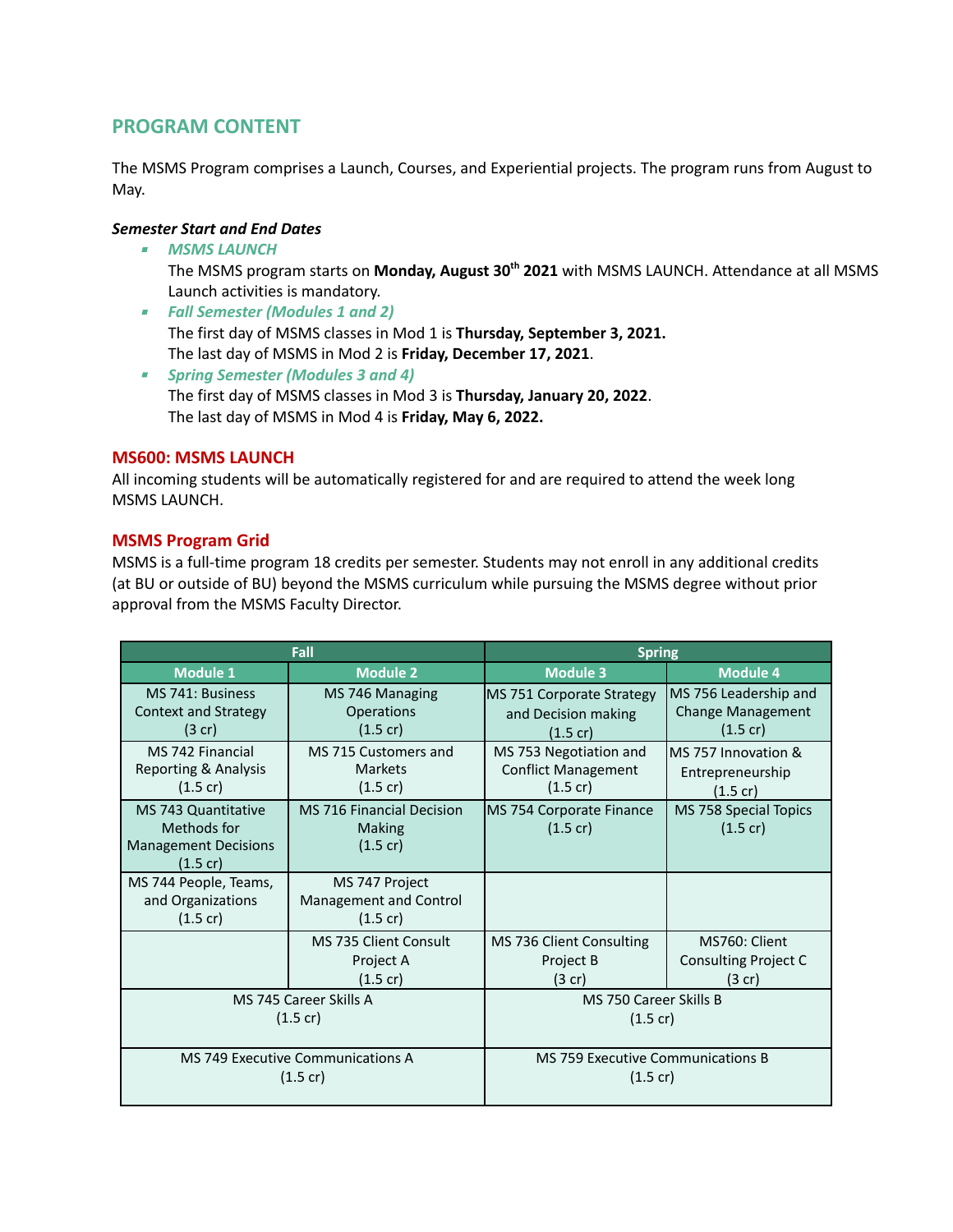#### <span id="page-5-0"></span>**MSMS Curriculum - 36 credits**

The business and management curricular content of the MSMS Program runs from September through May, delivered in four modules:

- **Module 1 – Me, the Manager:** This module focuses on developing awareness of your individual traits as a manager and how to use those traits most successfully in business. It introduces the language of business and functional business disciplines: elements of sound financial management, an understanding of how to analyze data for decision-making, and frameworks for understanding and diagnosing organizations and the contexts in which they operate.
- **Module 2 –Managing the Firm and its Operations:** This module explores how managers operate the organizations they lead using financial analysis, operations and project management, and marketing.
- **Module 3 – Corporate Vision and Internal Challenges:** This module explores how firms can address internal challenges to gain competitive advantage. Corporate perspectives of strategy and finance are introduced along with how organizational leaders negotiate with internal and external stakeholders.
- **Module 4 – Client-driven Complexity and Growth:** This module emphasizes the complex

contexts in which firms operate and how managers use knowledge and innovation to grow their business and retain competitive advantage to help them lead. Special topics, proposed by faculty and selected by the MSMS cohort, round out the course content.

Across the modules, students learn about executive communications by way of presentations and writing, along with approaches to career development and management, both necessary for advancement in your chosen field.

Each module has an associated experiential project through which course content is applied. Projects scale in complexity as students progress through the program.

# <span id="page-5-1"></span>**ACADEMIC POLICIES AND PROCEDURES**

#### <span id="page-5-2"></span>**Academic Advising**

The Questrom School of Business is committed to providing academic advising to all MSMS students to help them complete degree requirements successfully and achieve the maximum benefit from their educational opportunities. Sabrina Salvati, Assistant Director and MSMS Program Lead, provides academic advising and support for the MSMS students. She can be reached at [ssalvati@bu.edu](mailto:ssalvati@bu.edu) or at 617-358-1156.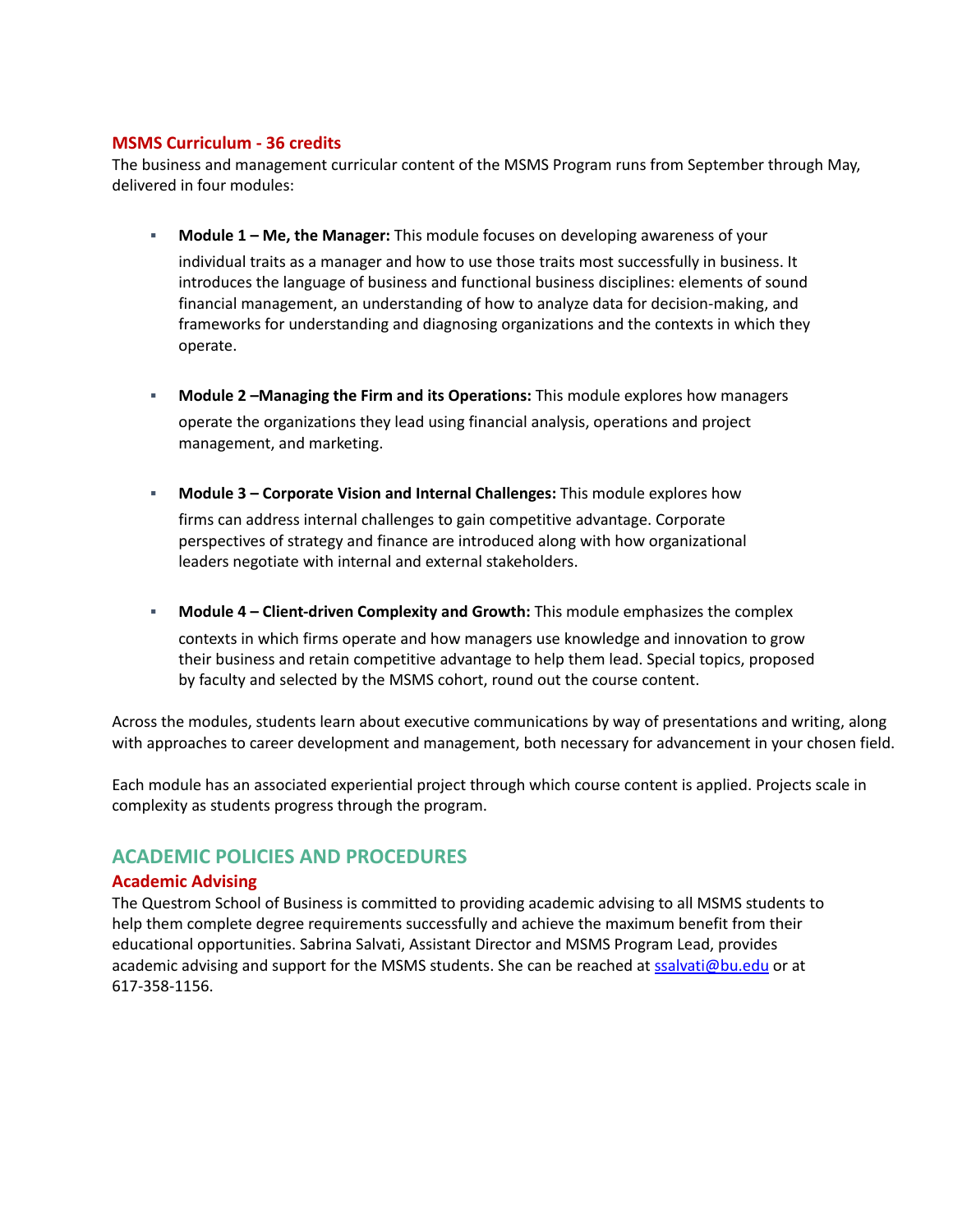#### <span id="page-6-0"></span>**Attendance Policy**

Attendance is a critical part of graduate education. Students are expected to be engaged each day, from 9:00 to 5:00 in the MSMS program according to module schedules, course requirements, and project demands. Please assume that the MSMS program will be "in person." If Learn from Anywhere (LfA) applies, please see the appendix [here.](https://docs.google.com/document/d/1te52TVB-EI4wsL3le3gYQvsUUwMXVLQjTPDDOzEeOrU/edit)

MSMS students are allowed one unexcused absence per course per module. Students must request approval in advance from the instructor or director for excused absence from any class, workshop, or career session. For absences for which this is not possible (e.g., medical or family emergency), students must provide documentation of the reason for the absence (e.g., a physician's note) and must submit makeup work for the class, workshop, or career seminar, according to the recommendation of the instructor. Exceptions can be made in the case of emergencies, at the discretion of the instructor.

Classes, workshops, guest lectures, client visits, and other program activities may be scheduled between the hours of 9:00am and 5:00pm, Monday-Friday, therefore, internships and part-time jobs should not be scheduled during those hours. Students are expected to attend all required program activities.

Attendance will be taken at all classes and program activities. Attendance records will be reviewed by program leadership weekly and reviewed in periodic meetings of the Program Development Committee (PDC), the governing board of the program. If the PDC determines that multiple excused or informed absences are negatively affecting a student's learning, it will consider suitable remedial action, which can range from requirements of extra assignments, to academic probation, to termination from the program.

#### *Tardiness*

.

Students are expected to be on time for classes, workshops, and meetings. Arriving more than 10 minutes late to classes, workshops, and lectures constitutes one-half of an absence. Please plan ahead: if physically attending class, plan to arrive at class 5-10 minutes early.

#### *Scheduling Job/Internship Interviews*

Generally, MSMS classes are scheduled in the mornings. Thus, you should schedule interviews for jobs and internships in the afternoons. Hiring managers recognize that you are students and will generally be willing to arrange interviews around classes at your request (which you should!). We understand that sometimes an interview may conflict with class time (for example, with international companies). When there is no alternative to scheduling an interview during class time, students should arrange in advance with the instructor.

#### <span id="page-6-1"></span>**Satisfactory Academic Progress**

The MSMS program is a Pass/Fail program. You will earn grades in each course. As a graduate program, grades of A, B, C, are passing grades. MSMS students who have earned final grades of "Pass" in each of the courses in each module are considered to be in good academic standing.

<span id="page-6-2"></span>Satisfactory academic progress (SAP) is one of the criteria a student must meet in order to remain eligible for financial assistance and to be eligible for continued Federal loan and private educational loan funding. Merit award recipients must meet merit award renewal criteria as explained in their admission acceptance and award letters.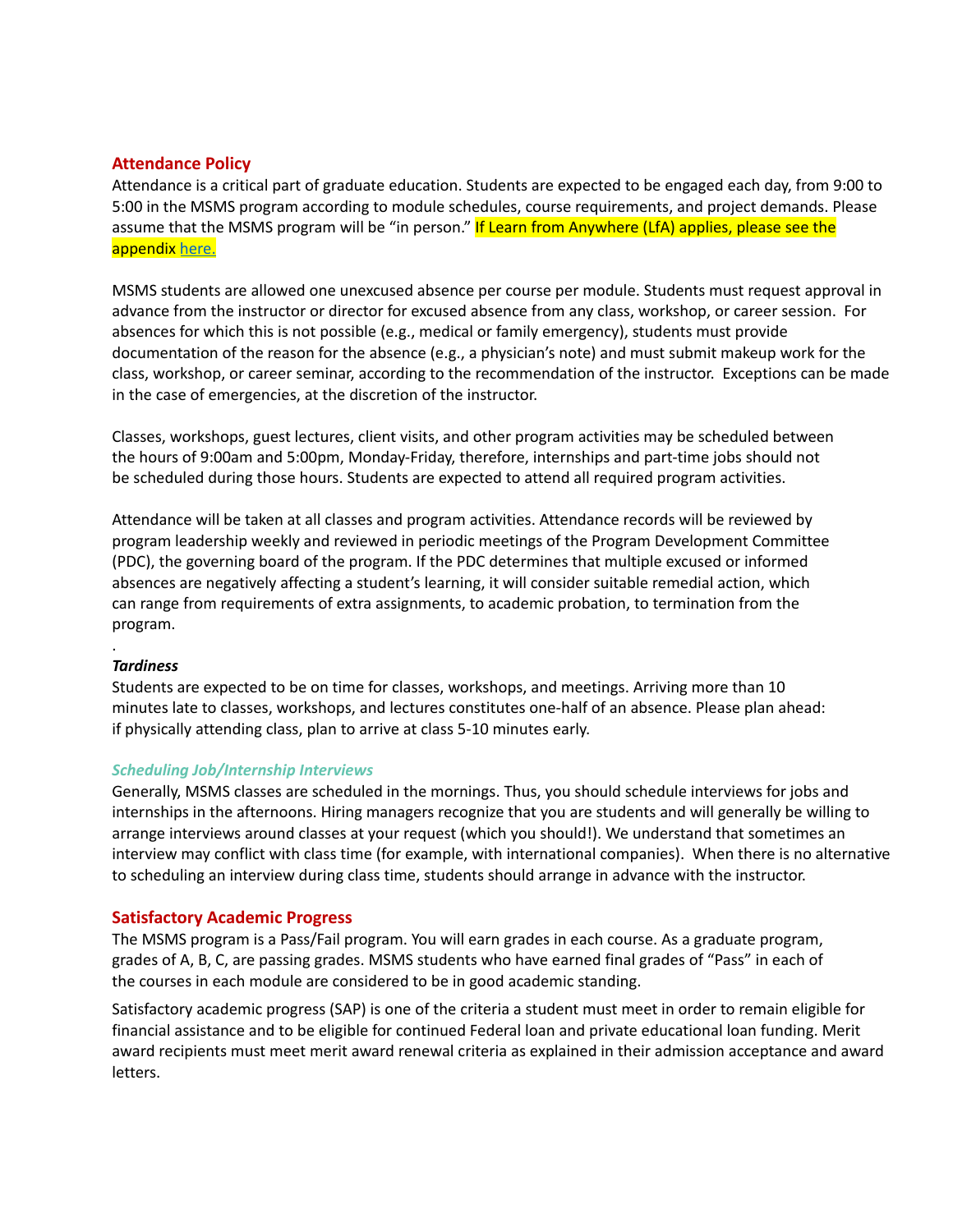#### **Boston University Policies**

Boston [University](http://www.bu.edu/policies/policy-category/student-life/) Policies describe the responsibilities of BU students as individuals, members of the community, and representatives of the institution, as well as the rights, protections, and privileges that come with being part of the BU family.

#### <span id="page-7-0"></span>**GRADING**

The MSMS program is graded on a Pass/Fail basis, shown as "P" or "F" on the transcript. In addition, faculty have the option of indicating "High Pass" or "Low Pass" for course performance. While these High/Low indicators will not appear on your Boston University transcript, an informal report of your course performance will be provided at the end of each module.

#### <span id="page-7-1"></span>**Pass: "P"**

A grade of "P" indicates that a student has demonstrated understanding of the material as outlined by faculty, has consistently engaged in and contributed to the experiential learning elements, and has earned at least an average of C on graded course components.

#### <span id="page-7-2"></span>**Incomplete: "I"**

A grade of "I" indicates that requirements have not been satisfactorily completed by the end of the module. Students who resolve an "I" grade within 2 weeks of the end of the module, will receive a "P" grade in the course. Students who have not resolved, via discussions with the course faculty, an "I" grade within 2 weeks of the end of the module will have their case presented to the PDC. The PDC will determine if an "F" grade is warranted or may allow the student until the end of the following module to fulfill the course requirements. In the latter case, the student must negotiate an incomplete contract with the instructor to clear the remaining requirements no later than the end of the following module. When the work is completed, the instructor will determine the final grade for submission to the program.

If work is not completed and a final grade is not submitted within one module of when the "I" was issued, the "I" will be converted into an "F" grade. In extenuating circumstances, a student may petition for an extension of the time limit to complete the work. The instructor who gave the "I" grade must endorse the written petition, which must then be submitted to the Assistant Director.

A student will not graduate with an outstanding "I" grade.

#### <span id="page-7-3"></span>**Fail: "F"**

A grade of "F" indicates that a student has failed to demonstrate a mastery of the material, has not adequately engaged in and contributed to the experiential learning elements, and/or has not earned at least an average of C on graded course components. Students earning a final grade of "F" for any course may not continue in the program until they successfully complete the course. Faculty will work with students to resolve failing grades within two weeks of the end of each module. At the end of two week, the PDC will determine whether the student will be placed on probation or dismissed from the program.

<span id="page-7-4"></span>**Withdrawal: "W"**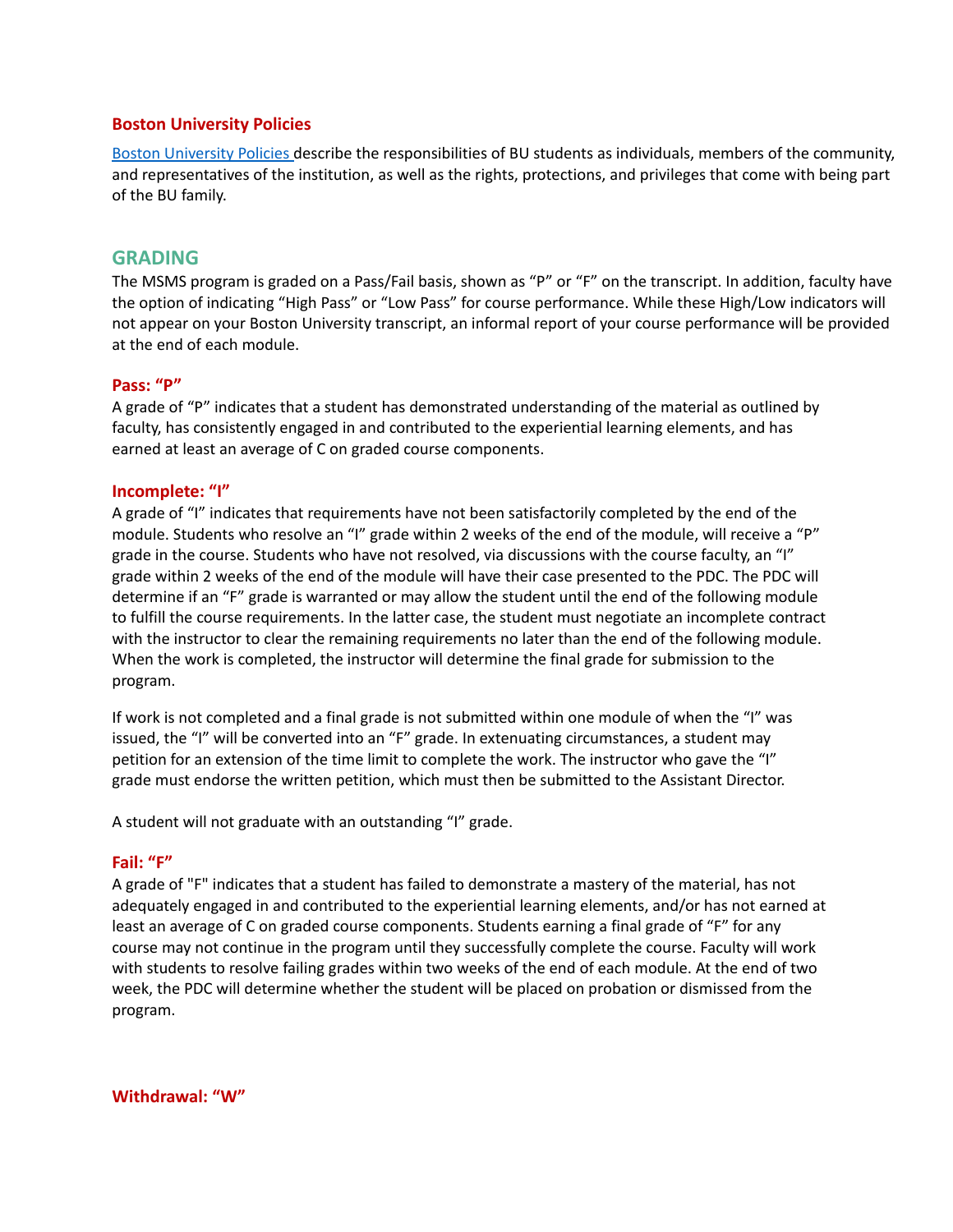A student who withdraws from a course forfeits the right to complete the class or module in that semester and to receive a grade. Because the MSMS program is full-time and integrated, students who receive a "W" cannot continue in the program until the module is completed successfully or the student has received written approval from the PDC and Faculty Director to move forward. Students may not graduate until all modules are completed successfully. Students are charged full tuition for "W" grades.

#### <span id="page-8-0"></span>**Grade Verification**

Federal law limits the ways in which staff members may communicate grades. Students may receive their grades in one of the following ways:

- Students may obtain an unofficial or official copy of their grades/transcript by logging on to the Boston University [Student](http://www.bu.edu/studentlink) Link, click on Academics, then on Transcript Preview and Ordering;
- At any time, a student may request a grade mailer in person at the Office of the University Registrar.

## <span id="page-8-1"></span>**ACADEMIC PERFORMANCE REVIEW**

The Master's & PhD Center monitors students' academic performance at the end of each module and at the conclusion of each fall and spring semester. A student must be in good academic standing to graduate.

The MSMS PDC has final responsibility for decisions regarding students with poor academic performance. The Committee determines whether students will be permitted to stay in the program and, if so, what specific steps must be taken to regain good academic standing.

All MSMS students who have not achieved satisfactory academic standing (as described in the Academic Policies and Procedures section of this document) after the completion of the module will be referred to the PDC for review. Students will be informed of their academic status via their BU email within two weeks of the end of a module. All students in poor academic standing must meet with the Assistant Director (in person or by telephone) within 48 hours of receipt of this communication to discuss the situation. It is the student's responsibility to be aware of the timeline for academic performance review.

*MSMS students who have not achieved satisfactory academic progress may be academically withdrawn from the program or be placed on probation with recommendations for improvement by the end of the subsequent module.*

#### <span id="page-8-2"></span>**Student Statement**

The Student Statement is prepared by the student to provide an explanation for poor academic performance. It is voluntary, although it is strongly encouraged, and is the sole opportunity for student input into PDC decisions. The Statement must be submitted within 72 hours of Master's & PhD Center notification of poor academic standing.

#### <span id="page-8-3"></span>**Academic Conduct**

All students at the Questrom School of Business must adhere to the Boston [University](https://www.bu.edu/academics/policies/academic-conduct-code/) Academic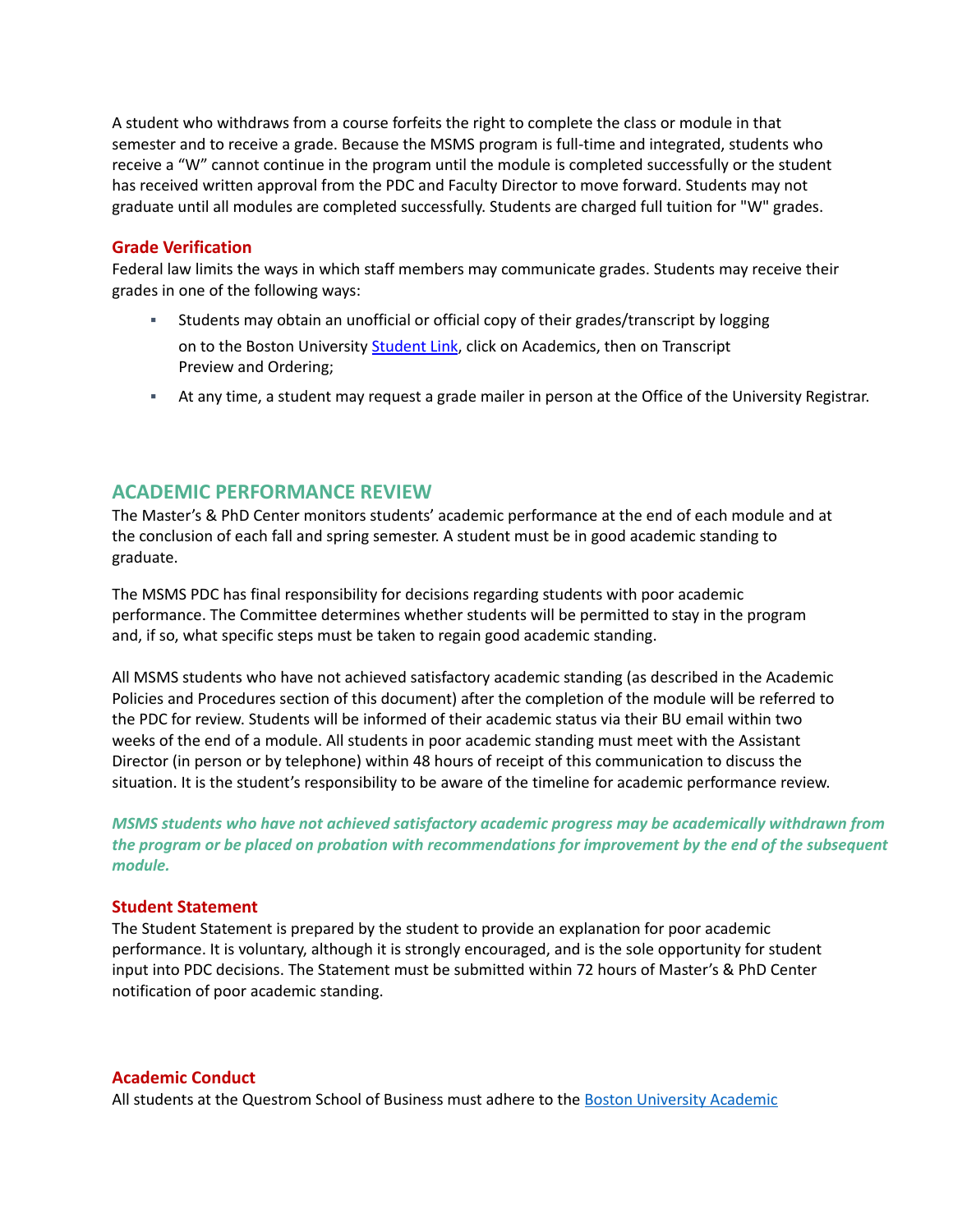[Conduct](https://www.bu.edu/academics/policies/academic-conduct-code/) Code and [Questrom](http://questromworld.bu.edu/acc/) School of Business Academic Conduct Code. Any student who fails to do so will be brought before the [Questrom](http://questromworld.bu.edu/acc/)'s Academic Conduct Committee, as outlined in the Questrom School of Business [Academic](http://questromworld.bu.edu/acc/) Conduct Code. If a student is found to have committed academic misconduct, consequences may include suspension or expulsion.

#### <span id="page-9-0"></span>**Evaluation of Instructors & Modules**

During the last week of each module, students are asked to evaluate the module and instructors. Evaluation results are anonymous and are only made available to the instructor after final grades are posted.

#### <span id="page-9-1"></span>**Formal Complaints**

Formal student complaints about a policy or procedure in the MSMS program may be made through a personal meeting, via email, or a written memo to the Faculty Director, a faculty member, dean, or assistant director. The complaint will be referred to the Assistant Dean (Master's & PhD Center) within 48 hours. The Director will immediately contact the complainant to hear the concerns first-hand and clarify details. The Director will call a meeting with the appropriate parties with power for resolution (for example, the Assistant Dean, Associate Dean, or faculty member). Within a week, an outcome should be reached, and the student informed about resolution of concerns.

# <span id="page-9-2"></span>**REGISTRATION, LEAVE OF ABSENCE, AND WITHDRAWAL**

The Assistant Director can assist with any questions related to registration, leave of absence, withdrawal, or any other academic matter.

#### <span id="page-9-3"></span>**Registration**

The Assistant Director will register MSMS students for all courses. Questrom students must be in compliance with BU Alert Number, Immunization, Account Balance Settlement, and MA Motor Vehicle Law Acknowledgement requirements in order to be registered. Students can check their registration and update their compliance status using the **[Student](http://www.bu.edu/studentlink) Link**.

#### <span id="page-9-4"></span>**Leave of Absence**

Students needing to take a leave of absence must meet with the Assistant Director and complete the Leave of Absence Form. Students are eligible for a Leave of Absence until a course grade is received for that semester. If a student is unable to meet with the Assistant Director, s/he can mail or fax a signed and dated request to the Master's & PhD Center for the Leave of Absence, which will be effective on the date that the Master's & PhD Center receives the form. If a student has submitted the Leave of Absence form or a signed request for a Leave of Absence prior to the start of a semester for which he or she had previously been registered, the charges for that semester will be canceled. If the semester has already started, the student may be entitled to a partial refund. Refunds are subject to the Boston University Tuition Refund Policy. Please note that tuition is calculated based on semesters, not modules; Modules 1 and 2 are in the Fall semester, Modules 3 and 4 are in the Spring semester:

| <b>DEADLINE</b>               | <b>REFUND AMOUNT</b>  |
|-------------------------------|-----------------------|
| Prior to First Day of Classes | 100% Tuition and Fees |
| First Two Weeks of Classes    | 80% Tuition           |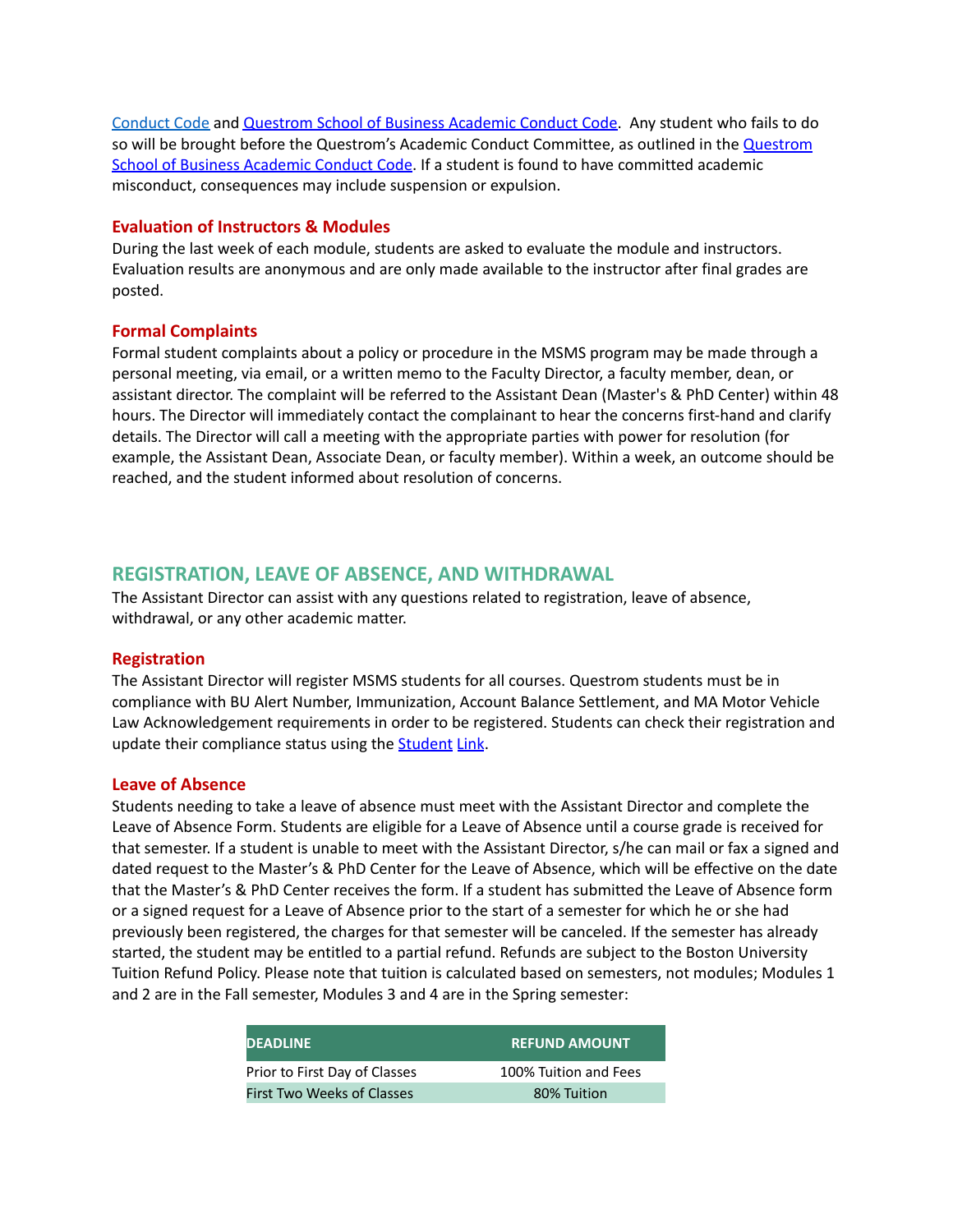| Third Week of Classes           | 60% Tuition |
|---------------------------------|-------------|
| <b>Fourth Week of Classes</b>   | 40% Tuition |
| Fifth Week of Classes           | 20% Tuition |
| After the Fifth Week of Classes | 0% Tuition  |

Students on a Leave of Absence are encouraged to notify the Assistant Director four weeks prior to resuming their studies in a given semester. Likewise, students should notify the Assistant Director if they decide not to return to the Program. A Leave of Absence does not extend the timeframe for making up outstanding work related to an incomplete grade. A leave of absence may not extend beyond four semesters and does not extend the three-year time limit for degree completion (as noted above). If students do not return within that timeframe they will be permanently withdrawn from the program.

#### *Leave of Absence for Medical Reasons*

University policy requires that a student "seeking to re-enroll after a medical leave must demonstrate to the University that the student's health permits the successful completion of studies." The [Medical](http://www.bu.edu/usc/leaveandwithdrawal/returning/medical-review/) Review [procedure](http://www.bu.edu/usc/leaveandwithdrawal/returning/medical-review/) outlines the information students must provide to the University prior to re-enrolling and the timeline for submitting the required documentation.

#### <span id="page-10-0"></span>**Withdrawal**

#### *Dropping an MSMS Module*

All MSMS modules are integrated courses and sequenced and therefore it is not possible to make changes to your schedule or drop individual MSMS modules. Any student who wishes to consider dropping a module should speak with the MSMS Assistant Director.

#### *Dropping All Courses/Voluntary Withdrawal*

Students who wish to withdraw from Boston University must meet with the MSMS Assistant Director to complete a Withdrawal form, available in the Master's & PhD Center. Students who have received a grade for a module within a semester are no longer eligible to withdraw for that semester; any request to withdraw after grades are submitted would be effective the following semester. If a student is unable to meet with the Assistant Director, s/he can mail or fax a signed and dated request for the withdrawal to the Master's & PhD Center, which will be effective on the date that the Master's & PhD Center receives the form. If a student has submitted the Withdrawal form prior to the start of a semester for which he or she had previously been registered, the charges for that semester will be canceled. If the semester has already started, the student may be entitled to a partial refund. Withdrawals are effective on the date that the student submits the withdrawal form. Refunds are subject to the Boston University Tuition Refund Policy. Please note tuition is calculated based on semesters not modules and that no refunds are available after course grades are submitted and posted:

| <b>DEADLINE</b>                   | <b>REFUND AMOUNT</b>  |
|-----------------------------------|-----------------------|
| Prior to First Day of Classes     | 100% Tuition and Fees |
| <b>First Two Weeks of Classes</b> | 80% Tuition           |
| Third Week of Classes             | 60% Tuition           |
| <b>Fourth Week of Classes</b>     | 40% Tuition           |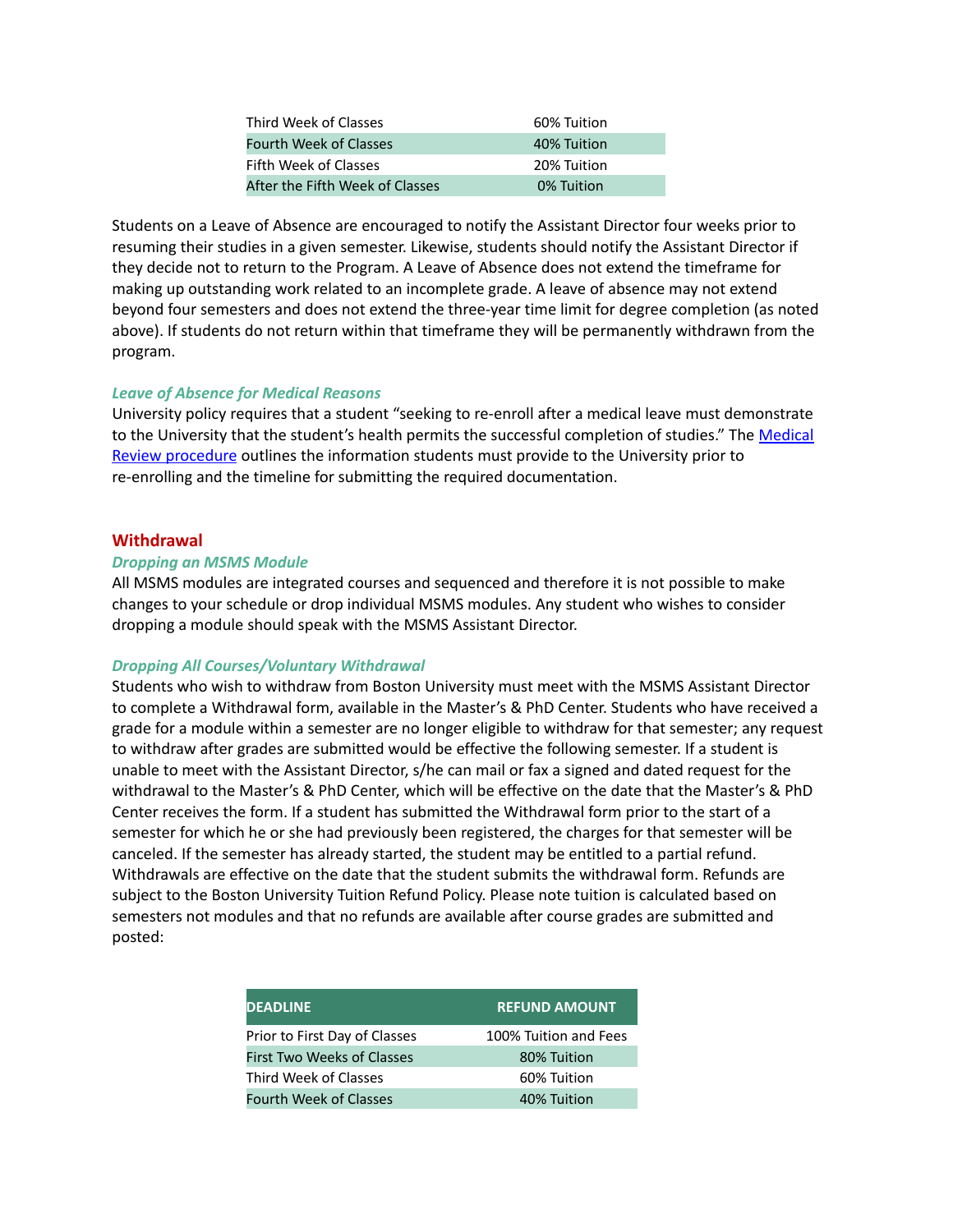| Fifth Week of Classes           | 20% Tuition |
|---------------------------------|-------------|
| After the Fifth Week of Classes | 0% Tuition  |

#### *Withdrawal for Non-Payment*

Students who have not settled their student accounts by the fifth week of classes each semester will have a hold placed on their accounts and may be withdrawn for non-payment by the Comptroller's Office. Students who wish to settle their accounts in order to be officially registered must do so [through](https://www.bu.edu/studentaccountingservices/) Student [Accounting](https://www.bu.edu/studentaccountingservices/) Services.

#### *Academic Withdrawal*

To be in good academic standing, MSMS students must have no "F" (Fail) grades. Students with an F grade may be academically withdrawn from the program or receive a written warning with recommendations for improvement as previously described. Students must achieve grades of "P" (Pass) in all module course in order to graduate. Students are not permitted to take additional credits beyond the semester in which they have completed their degree requirements in order to improve their grades or restart enrollment, nor can they withdraw and re-enroll.

#### *Withdrawal for Inappropriate Student Behavior Including Academic Misconduct*

While matriculated in the Program, all students are expected to exhibit appropriate behavior. Any student who exhibits behavior that violates the rights of others and/or the standards of academic life will be brought before the Questrom School of Business's Academic Conduct Committee, as outlined in Boston [University](https://www.bu.edu/academics/questrom/policies/) Policies.

# <span id="page-11-0"></span>**FULL-TIME STATUS, RESIDENCY, AND TRANSCRIPTS**

#### <span id="page-11-1"></span>**Full-Time Status**

All MSMS students are registered for 18 credits per semester and enrolled full-time in both the fall and spring semesters.

#### <span id="page-11-2"></span>**Advanced Standing & Residency**

Given the integrated sequence of the MSMS, there can be no transfer of credit and/or substitutions made in the program. In order to earn the MSMS degree, students must complete all 36 required credits for the program in residence at the Boston University Questrom School of Business.

#### <span id="page-11-3"></span>**Official Student Records**

Official records of MSMS students are kept in the Master's & PhD Center, where the electronic files are accessible only to the student, appropriate faculty, members of the MSMS Program Development Committee (PDC), and authorized members of the Questrom School of Business staff. Access to the student record by any other individual requires the written consent of the student.

#### <span id="page-11-4"></span>**Student Access to Student Records**

To inspect education records, a student must submit to the appropriate University official Access